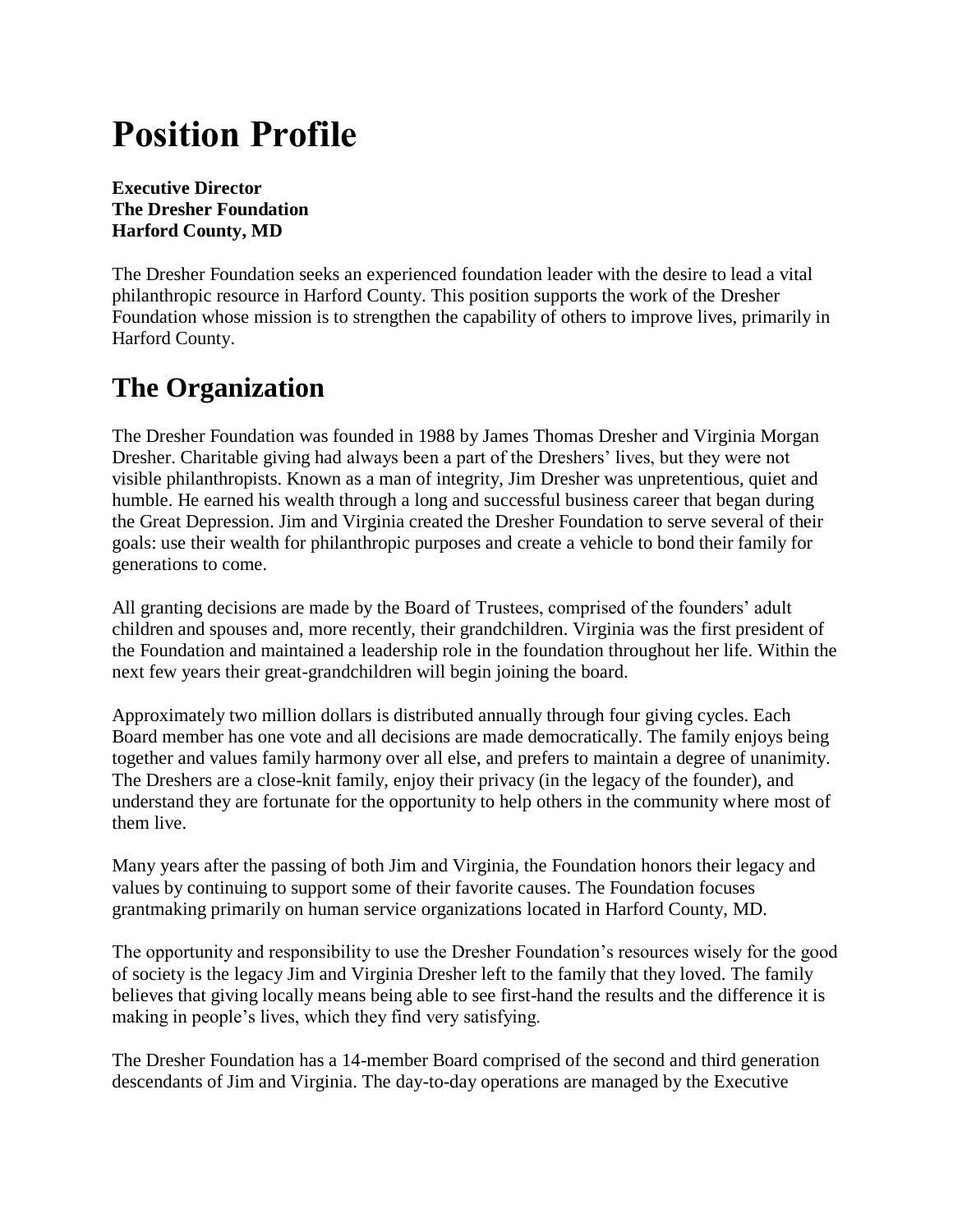Director, who is currently the only employee of the foundation. The outgoing Executive Director is retiring at the end of the calendar year after 19 years of service to the Foundation.

# **The Position**

The Executive Director (ED) reports to the multi-generational family Board and has responsibility for the day-to-day operations of the Foundation. S/he assists the Board in preserving the mission, vision and values of the foundation and represents the Foundation to external constituencies. The ED is the primary contact for grantees and potential grantees and is an important conduit of information about the needs within the county.

# **Key Responsibilities**

The Executive Director is the Chief Administrative Officer of the Foundation. Primary responsibilities include:

- Represent the Foundation to the general public and the charitable community;
- Develop and maintain appropriate gift giving initiatives;
- Work with organizations seeking the Foundation's support, including site visits before and after grants;
- Design and implement the Foundation's operational programs;
- Review and screen proposals and inquiries;
- Plan and implement Board meetings and prepare all support materials;
- Prepare and maintain reports on the Foundation's activities and maintain official records of the minutes and other Foundation documents;
- Monitor the progress of grant recipients, including all appropriate follow up;
- Maintain the grants management database: and
- Provide continuing education and training for Trustees and Trustee candidates and encourage the active involvement of the Trustees.

The Executive Director provides leadership both inside and outside the Foundation, continually increasing the mission impact. Toward these ends, our near-term priorities for the next 12-18 months include:

- Become familiar with the family, each individual family member and the Foundation;
- Get to know the county and the current grantees;
- Understand the workings of our Foundation and understand our approach;
- Understand and respect the protocols we have put into place;
- Keep current with national and local trends in philanthropy;
- Develop a level of trust that ensures the family that their ongoing value of privacy will be respected and safeguarded; and
- Spend time with the outgoing Executive Director to understand the grant cycles and other internal workings of the Foundation.